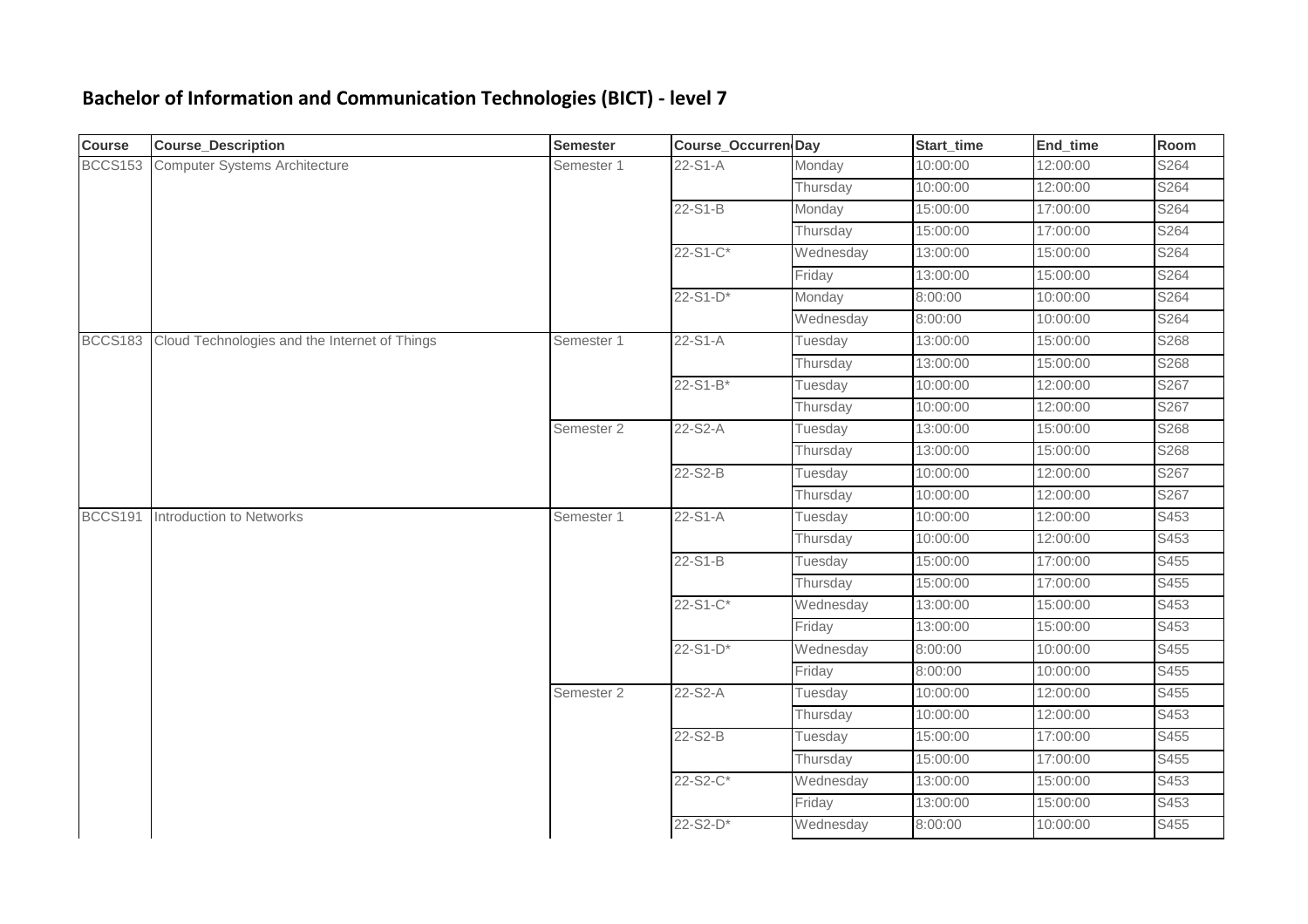|                |                                                         |            |            | Friday    | 8:00:00  | 10:00:00 | S455 |
|----------------|---------------------------------------------------------|------------|------------|-----------|----------|----------|------|
|                | BCCS199 Operating Systems                               | Semester 1 | 22-S1-A    | Tuesday   | 8:00:00  | 10:00:00 | S265 |
|                |                                                         |            |            | Thursday  | 8:00:00  | 10:00:00 | S265 |
|                |                                                         |            | 22-S1-B    | Tuesday   | 13:00:00 | 15:00:00 | S265 |
|                |                                                         |            |            | Thursday  | 13:00:00 | 15:00:00 | S265 |
|                |                                                         |            | 22-S1-C*   | Wednesday | 10:00:00 | 12:00:00 | S265 |
|                |                                                         |            |            | Friday    | 10:00:00 | 12:00:00 | S265 |
|                |                                                         |            | $22-S1-D*$ | Wednesday | 15:00:00 | 17:00:00 | S265 |
|                |                                                         |            |            | Friday    | 15:00:00 | 17:00:00 | S265 |
|                |                                                         | Semester 2 | 22-S2-A    | Tuesday   | 8:00:00  | 10:00:00 | S265 |
|                |                                                         |            |            | Thursday  | 8:00:00  | 10:00:00 | S265 |
|                |                                                         |            | 22-S2-B    | Tuesday   | 13:00:00 | 15:00:00 | S265 |
|                |                                                         |            |            | Thursday  | 13:00:00 | 15:00:00 | S265 |
|                |                                                         |            | 22-S2-C*   | Wednesday | 10:00:00 | 12:00:00 | S265 |
|                |                                                         |            |            | Friday    | 10:00:00 | 12:00:00 | S265 |
|                |                                                         |            | 22-S2-D*   | Wednesday | 15:00:00 | 17:00:00 | S265 |
|                |                                                         |            |            | Friday    | 15:00:00 | 17:00:00 | S265 |
|                | <b>BCCS253</b> Directory Services                       | Semester 1 | 22-S1-A    | Friday    | 9:00:00  | 12:00:00 | S267 |
|                |                                                         | Semester 2 | 22-S2-A    | Friday    | 9:00:00  | 12:00:00 | S267 |
| <b>BCCS254</b> | System Infrastructure                                   | Semester 1 | 22-S1-A    | Monday    | 9:00:00  | 12:00:00 | S267 |
|                |                                                         | Semester 2 | 22-S2-A    | Monday    | 9:00:00  | 12:00:00 | S267 |
|                | BCCS283 Network Infrastructure                          | Semester 1 | 22-S1-A    | Monday    | 9:00:00  | 12:00:00 | S268 |
|                |                                                         | Semester 2 | 22-S2-A    | Monday    | 9:00:00  | 12:00:00 | S268 |
|                | BCCS292 Routing and Switching Essentials                | Semester 1 | 22-S1-A    | Wednesday | 9:00:00  | 12:00:00 | S453 |
|                |                                                         | Semester 2 | 22-S2-A    | Wednesday | 9:00:00  | 12:00:00 | S453 |
|                | BCCS295 Enterprise Networking, Security, and Automation | Semester 1 | 22-S1-A    | Monday    | 13:00:00 | 16:00:00 | S453 |
|                |                                                         | Semester 2 | 22-S2-A    | Monday    | 13:00:00 | 16:00:00 | S453 |
|                | <b>BCCS355</b> Cloud Services                           | Semester 1 | 22-S1-A    | Wednesday | 13:00:00 | 16:00:00 | S268 |
|                |                                                         | Semester 2 | 22-S2-A    | Wednesday | 13:00:00 | 16:00:00 | S268 |
|                | BCDE101 Introduction to Programming                     | Semester 1 | 22-S1-A    | Tuesday   | 8:00:00  | 10:00:00 | X205 |
|                |                                                         |            |            | Wednesday | 13:00:00 | 15:00:00 | X305 |
|                |                                                         |            |            | Thursday  | 8:00:00  | 10:00:00 | X205 |
|                |                                                         |            |            | Friday    | 13:00:00 | 15:00:00 | X305 |
|                |                                                         | Semester 2 | 22-S2-A    | Tuesday   | 8:00:00  | 10:00:00 | X205 |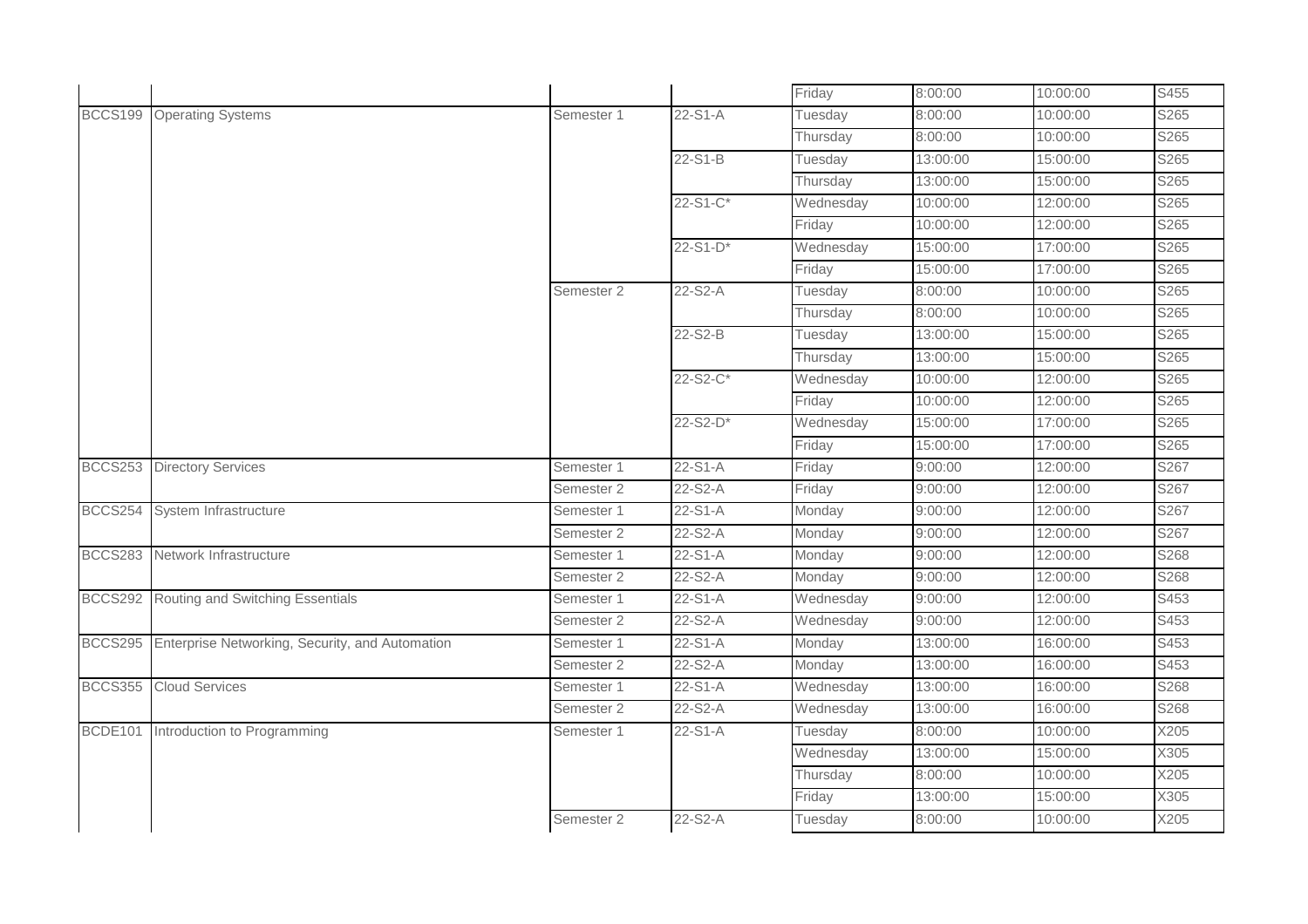|                |                                                            |            |            | Wednesday | 13:00:00 | 15:00:00 | X305     |
|----------------|------------------------------------------------------------|------------|------------|-----------|----------|----------|----------|
|                |                                                            |            |            | Thursday  | 8:00:00  | 10:00:00 | X205     |
|                |                                                            |            |            | Friday    | 13:00:00 | 15:00:00 | X305     |
| <b>BCDE102</b> | Introduction to Software Engineering                       | Semester 1 | $22-S1-A$  | Monday    | 15:00:00 | 17:00:00 | X305     |
|                |                                                            |            |            | Wednesday | 13:00:00 | 15:00:00 | X205     |
|                |                                                            |            |            | Friday    | 13:00:00 | 15:00:00 | X205     |
|                |                                                            | Semester 2 | 22-S2-A    | Monday    | 15:00:00 | 17:00:00 | X205     |
|                |                                                            |            |            | Wednesday | 13:00:00 | 15:00:00 | X205     |
| <b>BCDE103</b> | Database Design                                            | Semester 1 | 22-S1-A    | Monday    | 13:00:00 | 15:00:00 | X305     |
|                |                                                            |            |            | Wednesday | 8:00:00  | 10:00:00 | X205     |
|                |                                                            |            |            | Friday    | 13:00:00 | 15:00:00 | X203     |
|                |                                                            | Semester 2 | 22-S2-A    | Monday    | 13:00:00 | 15:00:00 | X205     |
|                |                                                            |            |            | Wednesday | 8:00:00  | 10:00:00 | X205     |
|                |                                                            |            |            | Friday    | 13:00:00 | 15:00:00 | X203     |
| BCDE211        | Best Programming Practices (Web and Mobile Development)    | Semester 1 | $22-S1-A$  | Tuesday   | 9:00:00  | 12:00:00 | X305     |
| BCDE213        | Interactive Media Development                              | Semester 1 | $22-S1-A$  | Monday    | 9:00:00  | 12:00:00 | X203     |
|                |                                                            | Semester 2 | 22-S2-A    | Monday    | 9:00:00  | 12:00:00 | X203     |
| <b>BCDE214</b> | <b>Database Administration</b>                             | Semester 2 | 22-S2-A    | Monday    | 13:00:00 | 16:00:00 | S255/256 |
| <b>BCDE215</b> | Web Development                                            | Semester 1 | 22-S1-A    | Wednesday | 13:00:00 | 16:00:00 | X203     |
|                |                                                            | Semester 2 | 22-S2-A    | Wednesday | 13:00:00 | 16:00:00 | X203     |
| <b>BCDE222</b> | Best Programming Practices (C# .NET)                       | Semester 2 | 22-S2-A    | Thursday  | 9:00:00  | 12:00:00 | X305     |
| <b>BCDE223</b> | Best Programming Practices (Java)                          | Semester 1 | $22-S1-A$  | Thursday  | 9:00:00  | 12:00:00 | X305     |
| <b>BCDE224</b> | Best Programming Practices (Server Side Programming - PHP) | Semester 2 | 22-S2-A    | Friday    | 10:00:00 | 13:00:00 | S255/256 |
| BCDE311        | Software Development Project                               | Semester 1 | 22-S1-A    | Tuesday   | 13:00:00 | 16:00:00 | X310     |
|                |                                                            | Semester 2 | 22-S2-A    | Tuesday   | 13:00:00 | 16:00:00 | X310     |
| <b>BCDE321</b> | <b>Advanced Programming</b>                                | Semester 1 | 22-S1-A    | Wednesday | 10:00:00 | 12:00:00 | X203     |
|                |                                                            |            |            | Friday    | 10:00:00 | 12:00:00 | X203     |
|                |                                                            | Semester 2 | 22-S2-A    | Wednesday | 10:00:00 | 12:00:00 | X203     |
|                |                                                            |            |            | Friday    | 10:00:00 | 12:00:00 | X303     |
| <b>BCIS105</b> | <b>IT Practitioner Fundamentals</b>                        | Semester 1 | 22-S1-A    | Monday    | 13:00:00 | 15:00:00 | N510/511 |
|                |                                                            |            |            | Thursday  | 13:00:00 | 15:00:00 | X205     |
|                |                                                            |            | $22-S1-B*$ | Wednesday | 10:00:00 | 12:00:00 | N202/203 |
|                |                                                            |            |            | Friday    | 10:00:00 | 12:00:00 | X205     |
|                |                                                            |            | 22-S1-C*   | Wednesday | 8:00:00  | 10:00:00 | N202/203 |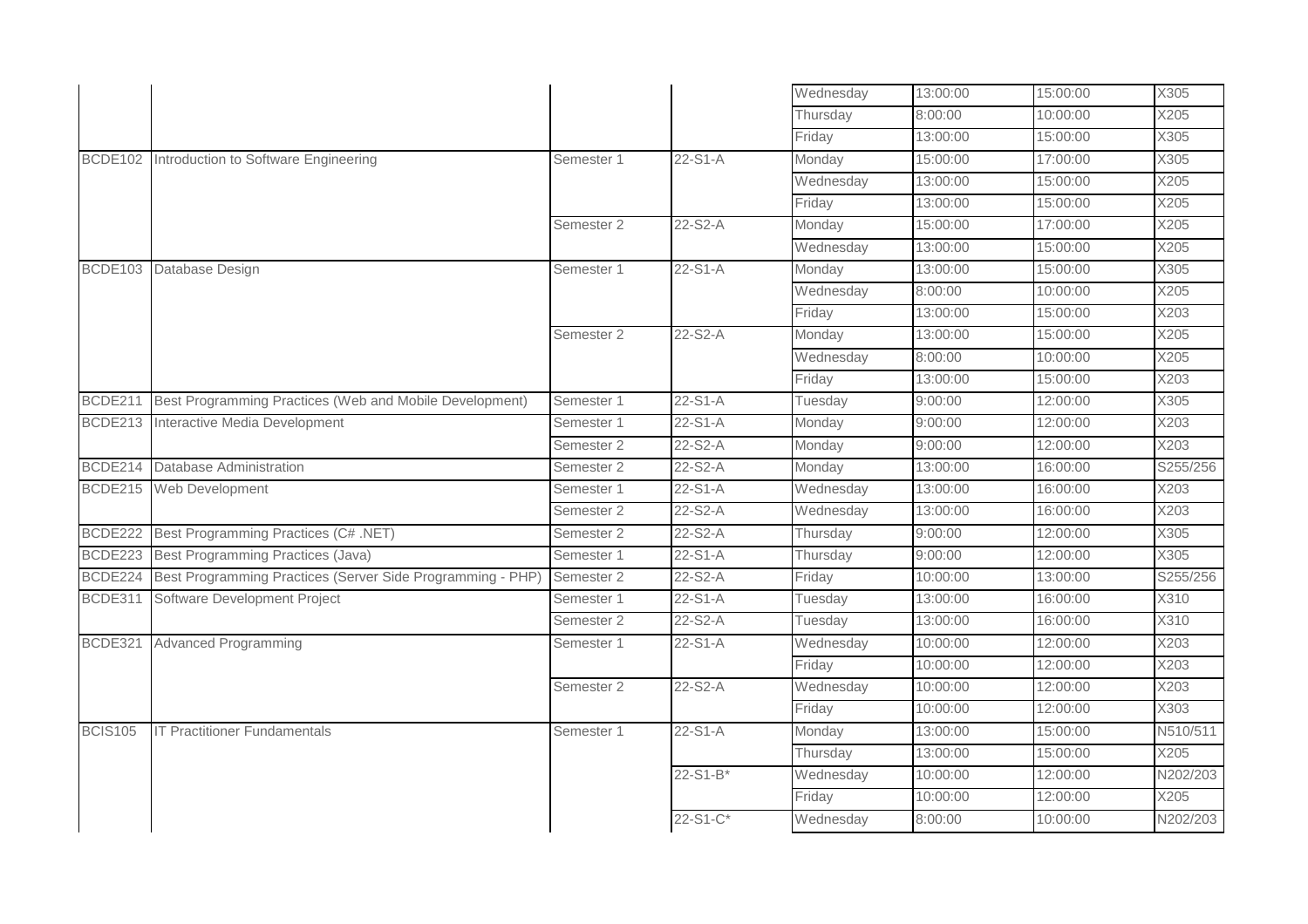|                |                                                       |            |            | Friday    | 8:00:00  | 10:00:00 | X203     |
|----------------|-------------------------------------------------------|------------|------------|-----------|----------|----------|----------|
|                |                                                       | Semester 2 | 22-S2-A    | Monday    | 13:00:00 | 15:00:00 | N202/203 |
|                |                                                       |            |            | Thursday  | 13:00:00 | 15:00:00 | X205     |
|                |                                                       |            | 22-S2-B*   | Wednesday | 10:00:00 | 12:00:00 | N510/511 |
|                |                                                       |            |            | Friday    | 10:00:00 | 12:00:00 | X205     |
|                |                                                       |            | 22-S2-C*   | Wednesday | 8:00:00  | 10:00:00 | N510/511 |
|                |                                                       |            |            | Friday    | 8:00:00  | 10:00:00 | S255/256 |
| <b>BCIS106</b> | <b>Computational Methods</b>                          | Semester 1 | $22-S1-A$  | Monday    | 10:00:00 | 12:00:00 | N611     |
|                |                                                       |            |            | Thursday  | 8:00:00  | 10:00:00 | X303     |
|                |                                                       | Semester 2 | 22-S2-A    | Monday    | 10:00:00 | 12:00:00 | N402/403 |
|                |                                                       |            |            | Thursday  | 8:00:00  | 10:00:00 | X303     |
| <b>BCIS206</b> | <b>Professional Practice</b>                          | Semester 1 | $22-S1-A$  | Wednesday | 13:00:00 | 15:00:00 | N506     |
|                |                                                       |            |            | Friday    | 13:00:00 | 15:00:00 | N506     |
|                |                                                       | Semester 2 | 22-S2-A    | Wednesday | 13:00:00 | 15:00:00 | N506     |
|                |                                                       |            |            | Friday    | 13:00:00 | 15:00:00 | N505     |
| <b>BCIS207</b> | <b>Enterprise Solutions Deployment</b>                | Semester 1 | $22-S1-A$  | Tuesday   | 13:00:00 | 15:00:00 | N211     |
|                |                                                       |            |            | Thursday  | 15:00:00 | 16:00:00 | O303     |
|                |                                                       | Semester 2 | 22-S2-A    | Tuesday   | 13:00:00 | 15:00:00 | N502/503 |
|                |                                                       |            |            | Thursday  | 15:00:00 | 16:00:00 | O303     |
| <b>BCIS208</b> | <b>IT Service Management</b>                          | Semester 1 | $22-S1-A$  | Tuesday   | 15:00:00 | 17:00:00 | N202/203 |
|                |                                                       |            |            | Thursday  | 16:00:00 | 17:00:00 | N202/203 |
|                |                                                       | Semester 2 | 22-S2-A    | Tuesday   | 15:00:00 | 17:00:00 | N502/503 |
|                |                                                       |            |            | Thursday  | 16:00:00 | 17:00:00 | N202/203 |
| <b>BCIS211</b> | Research for Information Solutions                    | Semester 1 | $22-S1-A$  | Friday    | 9:00:00  | 12:00:00 | W212     |
| <b>BCIS212</b> | Introduction to Enterprise Solutions Architecture     | Semester 1 | $22-S1-A$  | Monday    | 9:00:00  | 12:00:00 | N202/203 |
|                |                                                       | Semester 2 | 22-S2-A    | Monday    | 9:00:00  | 12:00:00 | N202/203 |
| <b>BCIS213</b> | Introduction to Enterprise Intelligence and Analytics | Semester 1 | 22-S1-A    | Tuesday   | 9:00:00  | 12:00:00 | O303     |
|                |                                                       | Semester 2 | 22-S2-A    | Monday    | 13:00:00 | 16:00:00 | X310     |
| <b>BCIS302</b> | Managing Information and Cybersecurity                | Semester 1 | 22-S1-A    | Monday    | 13:00:00 | 15:00:00 | S265     |
|                |                                                       |            |            | Wednesday | 13:00:00 | 15:00:00 | S265     |
|                |                                                       |            | $22-S1-B*$ | Monday    | 15:00:00 | 17:00:00 | S268     |
|                |                                                       |            |            | Thursday  | 10:00:00 | 12:00:00 | S268     |
|                |                                                       | Semester 2 | 22-S2-A    | Monday    | 13:00:00 | 15:00:00 | S265     |
|                |                                                       |            |            | Wednesday | 13:00:00 | 15:00:00 | S265     |